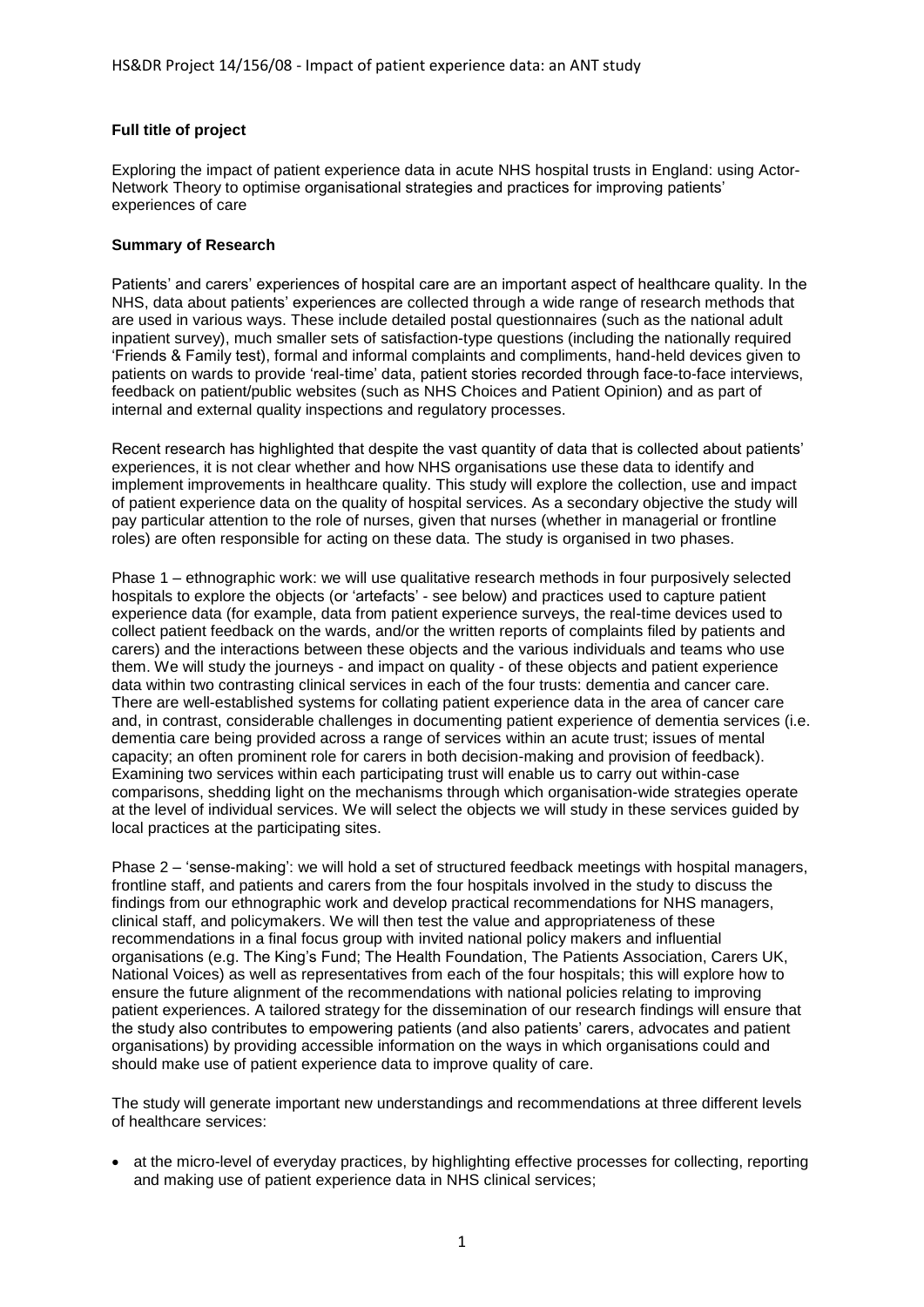- at the meso-level of organisational management, by providing information on the managerial strategies and policies that can help maximise the impact of patient experience data on the quality of care provided by acute NHS hospital trusts;
- at the macro-level of policy, by exploring how strategies and practices at the micro- and meso-level are shaped - and could be better supported - by national healthcare policies.

# **Background and Rationale**

Recent research has examined the types of patient experience data currently in use in the NHS, the systems - or lack thereof - through which these data inform quality improvement, and the initiatives implemented as a result (1,11,16-18). Furthermore, an 'evidence scan' published by The Health Foundation in 2013 reviewed existing approaches to measuring patient experience and their relevance to person-centred care (19), whilst essential aspects of care experiences indicative of good care can be found in national clinical guidelines (20). However, as highlighted in the themed call for this submission, there is little evidence relating to the ways in which patient experience data are and should be used to drive quality improvement in NHS organisations and clinical services. This is particularly problematic in view of the growing policy emphasis on the importance of improving patient experience as a core dimension of overall care quality. This study addresses this identified lack of evidence firstly by examining in detail selected examples of current strategies and practices relating to the collection and use of patient experience data through the lens of Actor-Network Theory (ANT), and by involving multiple stakeholders (NHS policymakers, managers, staff, patients and carers) in discussing the practical implications of the study findings. Through these approaches, the research will generate actionable recommendations on how to optimise organisational strategies and practices for the collection, validation, and use of patient experience data.

Components of the study will build on the 2012 Ipsos Mori's Patient Feedback Survey Patient Feedback Survey (21) which maps the main methods used to collect patient experience data, the frequency with which these data are collected, and the mechanisms through which they are reported and made available to the public. However, this helpful overview of current practices does not address questions around issues of responsibility and accountability for the collection and use of patient experience data. Nor does it examine differences in strategic approaches to the use of patient experience data at the organisational level or shed light on the specific mechanisms through which such data translate into successful quality improvements. By adding such further dimensions to the existing evidence on current strategies, our study will generate a stronger evidence base from which to develop actionable recommendations for both policy and practice.

The proposed study will also contribute to existing scholarship from a methodological perspective. Recent research has highlighted the importance of paying attention to the role of artefacts in supporting the organisation of healthcare work, with particular reference to quality improvement (28,29). Drawing upon ANT (5) and socio-material approaches to healthcare practices (4,22,23), this study will contribute to emerging understandings of the infrastructural context of quality improvement work (3), and complement other HS&DR streams of research focusing on the integration of new technologies in healthcare practice (Project 13/07/68).

# **Evidence explaining why this research is needed now**

This study will contribute to improving patient, carer and staff experience of hospital care by generating theoretically sound and practically relevant recommendations on how to optimise organisational strategies and practices for the collection, validation, and use of patient experience data (with particular reference to the role of nurses and nursing within such strategies). The study addresses a healthcare need, that of improving patient experience of care as a fundamental dimension of overall care quality, which is increasingly emphasised by research evidence as well as the policy agenda (e.g., the NHS Improving Quality 'Experiences of care' programme: <http://www.nhsiq.nhs.uk/improvementprogrammes/> experience-of-care.aspx; or the 'Improving patient experience' programme of NHS England: http://www.england.nhs.uk/ourwork/pe/). This research is also important as it contributes to the 6Cs (Care, Compassion, Competence, Communication, Courage, Commitment) strategy for nurses, midwives and care staff (7) and responds to concerns raised by the Francis inquiry (8), Berwick review (9), and Keogh report (10), and also by the Patients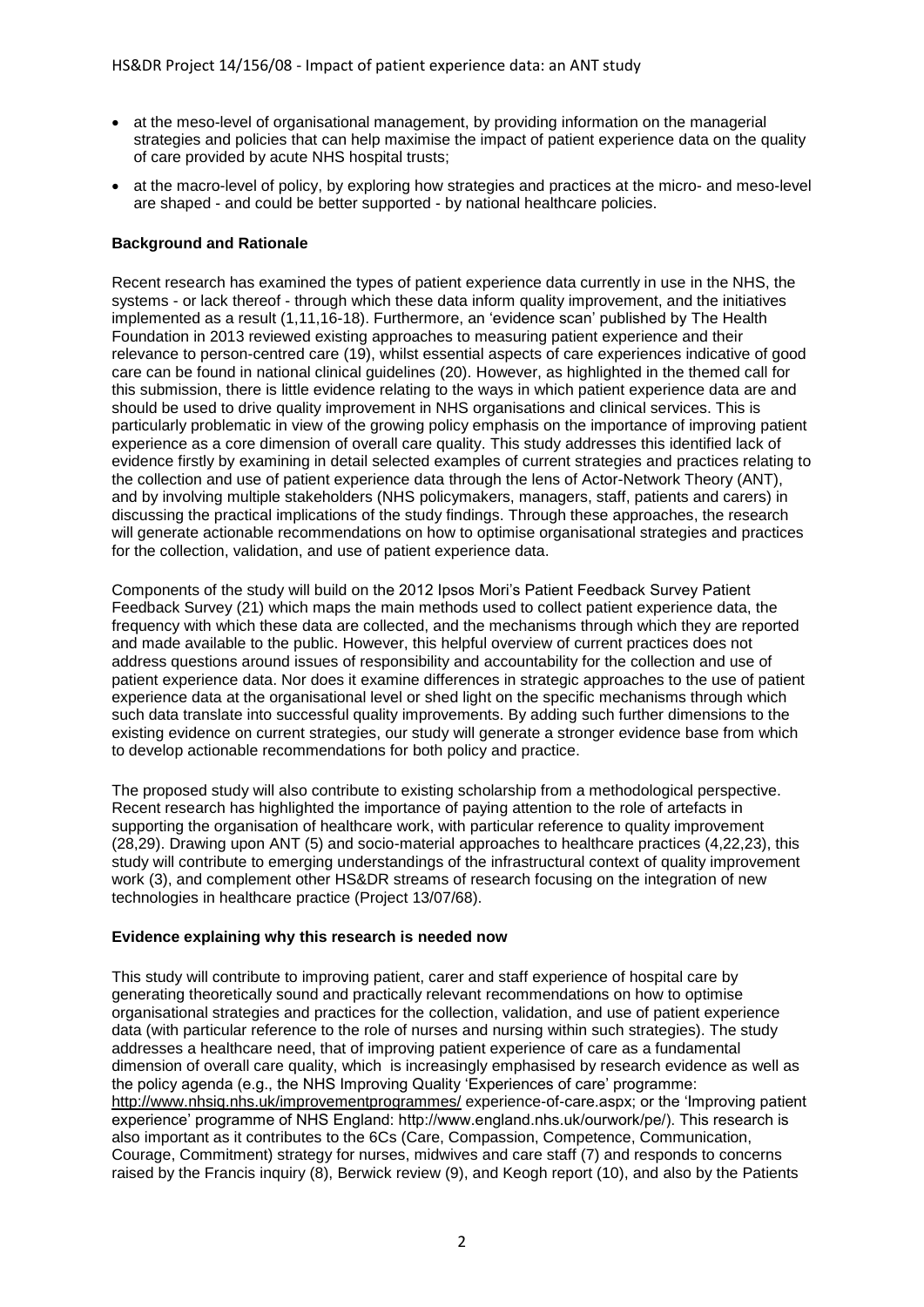Association, around the need to listen to and act upon patients' concerns and complaints in a timely manner.

As the 2010 'Intelligent Board' report by Dr Foster Intelligence highlights (11), 'the quality of patients' experiences is central to an organisation's reputation and productivity, making it a major risk management issue - and opportunity' - and 'understanding and acting to improve patients' experiences is also core business for the NHS.' (p.5). The report also points to the growing evidence of a positive association between patient experience and clinical outcomes (12-14) and between quality and financial performance (15), thus further emphasising the need - which this study explicitly addresses - to shed light on the processes that enable NHS organisations to act upon their patient experience intelligence.

There is very little good evidence relating to the ways in which patient experience data are translated into quality improvements and only anecdotal evidence as to the allocation of responsibilities for the patient experience strategy at hospital level (1,11). A recently funded HS&DR study to be carried out by Professor Louise Locock and colleagues<sup>1</sup> at the University of Oxford sets out to "explore and analyse how NHS frontline teams use different types of patient experience data for improvement" and "to develop a practical toolkit for the NHS on strategies for making patient experience data more convincing, credible and useful for frontline teams and Trusts."<sup>2</sup> Although different in empirical approach our study and the study by Locock and colleagues complement each other. Locock et al.'s formative evaluation of local interventions for better use of patient experience data in six case study organisations is likely to benefit from our Actor-Network Theory study of the journeys of different forms of patient experience data in four case study sites. On the other hand, the 'sense-making' work in Phase 2 of our project is likely to benefit from Locock et al.'s developmental work with the frontline teams in the trusts participating in their study. In addition, the Locock et al.'s study will include a new survey of patient experience leads from all acute NHS hospital trusts in England, the findings of which will become available in Feb-March 2016 and provide timely additional detail to inform our choice of case study sites.

Our findings will provide an in-depth understanding of the relative efficacy of current practices in a selected sample of acute NHS hospital trusts in England. Key lessons will be extracted for the benefit of those who are responsible at various levels of the healthcare system for the collection, interpretation, and practical use of patient experience data for quality improvement purposes, and for those outside the healthcare system who are in a position to influence how these processes take place (patient organisations, regulatory bodies, the press).

# **Aims and objectives**

# *Aims:*

The main aim of the study is to explore and enhance the organisational strategies and practices through which patient experience data are collected, interpreted, and translated into quality improvements in acute NHS hospital trusts. A secondary aim is to understand and optimise the involvement and responsibilities of nurses in senior managerial and frontline roles with respect to such data.

<sup>1</sup>  $<sup>1</sup>$  As advised by the HS&DR Board following review of an earlier version of our application, we have revised our Detailed project</sup> description to position our study against the study by Locock and colleagues (HS&DR ref 14/156/06). Professor Locock and her team have kindly shared their study proposal with us. We have discussed possibilities for collaboration and sharing the initial analyses of our respective data (but not any primary data) directly with Professor Locock. We have agreed to compare preliminary analytical findings at relevant stages of the projects to enhance the quality and robustness of both studies.

Professor Locock has reviewed and approved the sections of this application referring to our potential collaboration.<br><sup>2</sup> The study by Professor Locock and colleagues is entitled 'Understanding how frontline staff use pati service improvement - an exploratory case study evaluation and national survey.' The study aims to "explore and analyse how NHS frontline teams use different types of patient experience data for improvement" and to "develop a practical toolkit for the NHS on strategies for making patient experience data more convincing, credible and useful for frontline teams and Trusts," and to do so it "combines quantitative and qualitative components, involving analysis of existing national survey data, a new survey of NHS Trust patient experience leads, followed by a formative and exploratory case study evaluation of how frontline staff in 6 sites use patient experience data for improvement, with baseline and follow-up surveys of the experience of medical patients in each site." (source: Locock et al.'s Detailed project description, HS&DR ref. 14/156/06, quoted with Professor Locock's permission).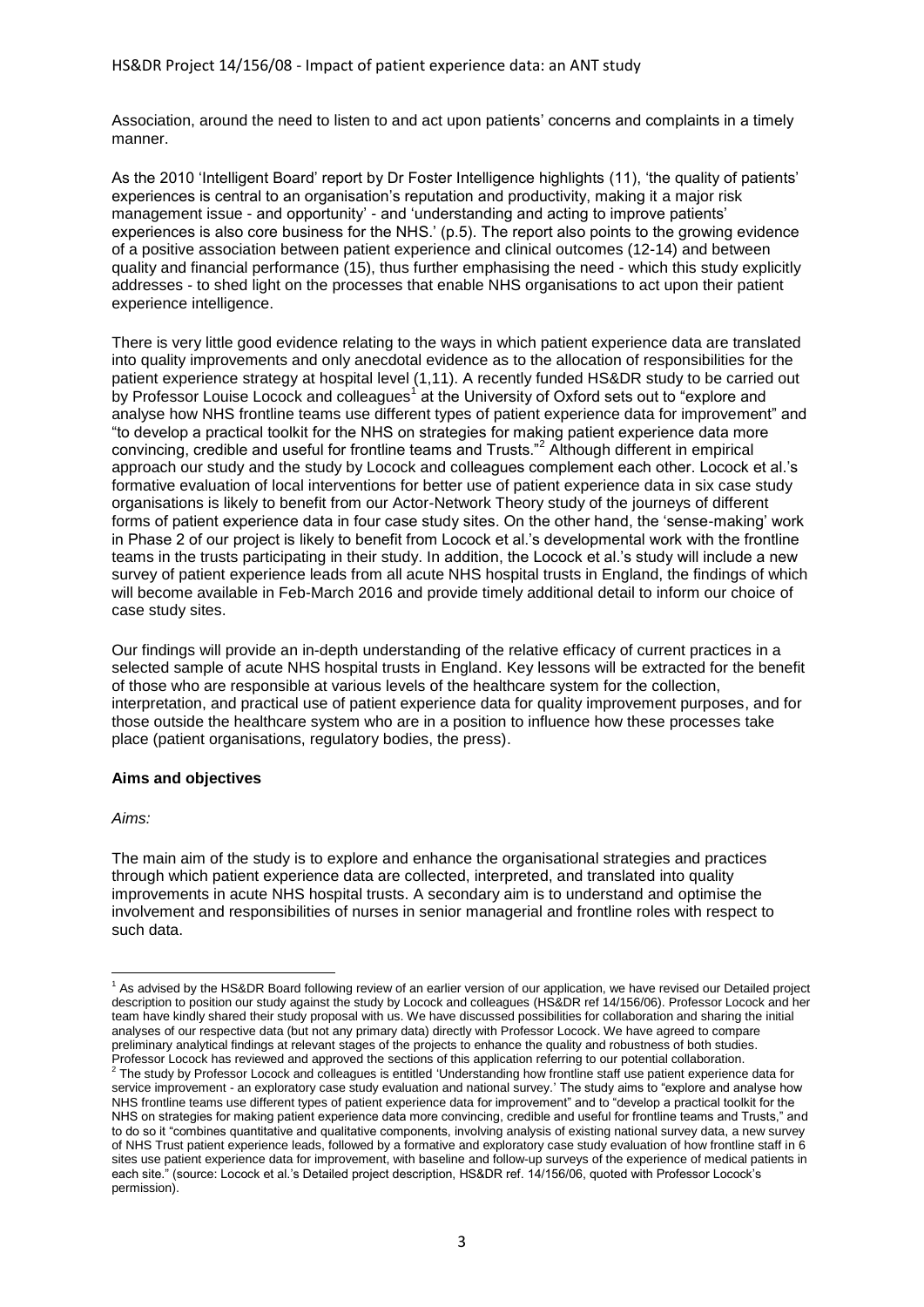The research aims to answer the overarching question: what are the strategies and practices through which patient experience data are translated into quality improvements in acute NHS hospital trusts? In doing so, it focuses in particular on the role of nurses in these processes in view of their close involvement in improving patients' experiences of everyday hospital care.

## *Objectives:*

- 1) To identify, on the basis of a sampling frame which draws upon the Care Quality Commission's reporting of the national adult inpatient survey results and takes into account the findings from the HS&DR study by Locock and colleagues, four suitable case study organisations for our in-depth qualitative fieldwork;
- 2) To carry out an Actor-Network Theory-informed study of the 'journeys' of patient experience data situated within two clinical services (cancer and dementia care) in each of our four case study sites to explore the origins of these data, what these data 'do' and how they 'interact' with human actors to ultimately influence, and/or translate into, quality improvements;
- 3) To distil generalisable principles that may facilitate the journeys of patient experience data to quality improvements in acute NHS hospitals;
- 4) To develop, together with stakeholders from the case study sites (including patients and carers), national policy makers and representatives from patient organisations, practical recommendations and actionable guidance for acute NHS hospital trusts that will optimise their use of patient experience data for quality improvement.

The study will provide a multi-level perspective on the form, function and impact of patient experience data in the hospital setting and on the contribution of nursing to improving patient experience: at the micro-level (clinical service), it will shed light on everyday practices and the socio-material contexts in which they take place; at the meso-level (Board), it will provide insights on the managerial resources and constraints that shape the impact of patient experience data on organisation-wide quality improvement; and at the macro-level (national policy), it will examine the enabling and/or hindering effects of external incentives and policy trajectories on the other two levels.

# **Research Plan / Methods**

# *Review strategy and strategy for reviewing literature:*

The academic literature reviewed in the commissioning brief guiding this proposal illustrates the types of patient experience data currently in use in healthcare organisations, the systems - or lack thereof through which these data inform quality improvement strategies, and the initiatives implemented as a result (1,11,16-18). In addition, the 2012 Ipsos Mori's Patient Feedback Survey provides a sufficiently up-to-date overview of the main strategies for patient experience data collection, the frequency with which these data are collected, and the mechanisms through which they are reported and made available to the public (21). In view of these existing resources, we will not undertake a systematic or scoping review, but will draw upon this evidence and monitor any updates and/or further publications over the duration of our proposed research.

## *Design and theoretical/conceptual framework:*

## Study design

The study uses a multi-method design and is organised in two related phases. Phase 1 (ethnographic work) will consist of an Actor-Network Theory (ANT) study of the journey and impact of patient experience data within two services (cancer and dementia care) in each of four case study sites. Phase 2 ('sense-making') will comprise multiple stakeholders meetings (with hospital managers, frontline staff, patients, and carers) in the format of Joint Interpretive Forums (JIFs, a form of group discussion which aims to foster 'perspective taking' and joint decision making) at all participating sites for the collaborative interpretation of research findings and the development of actionable recommendations for policy and practice (6).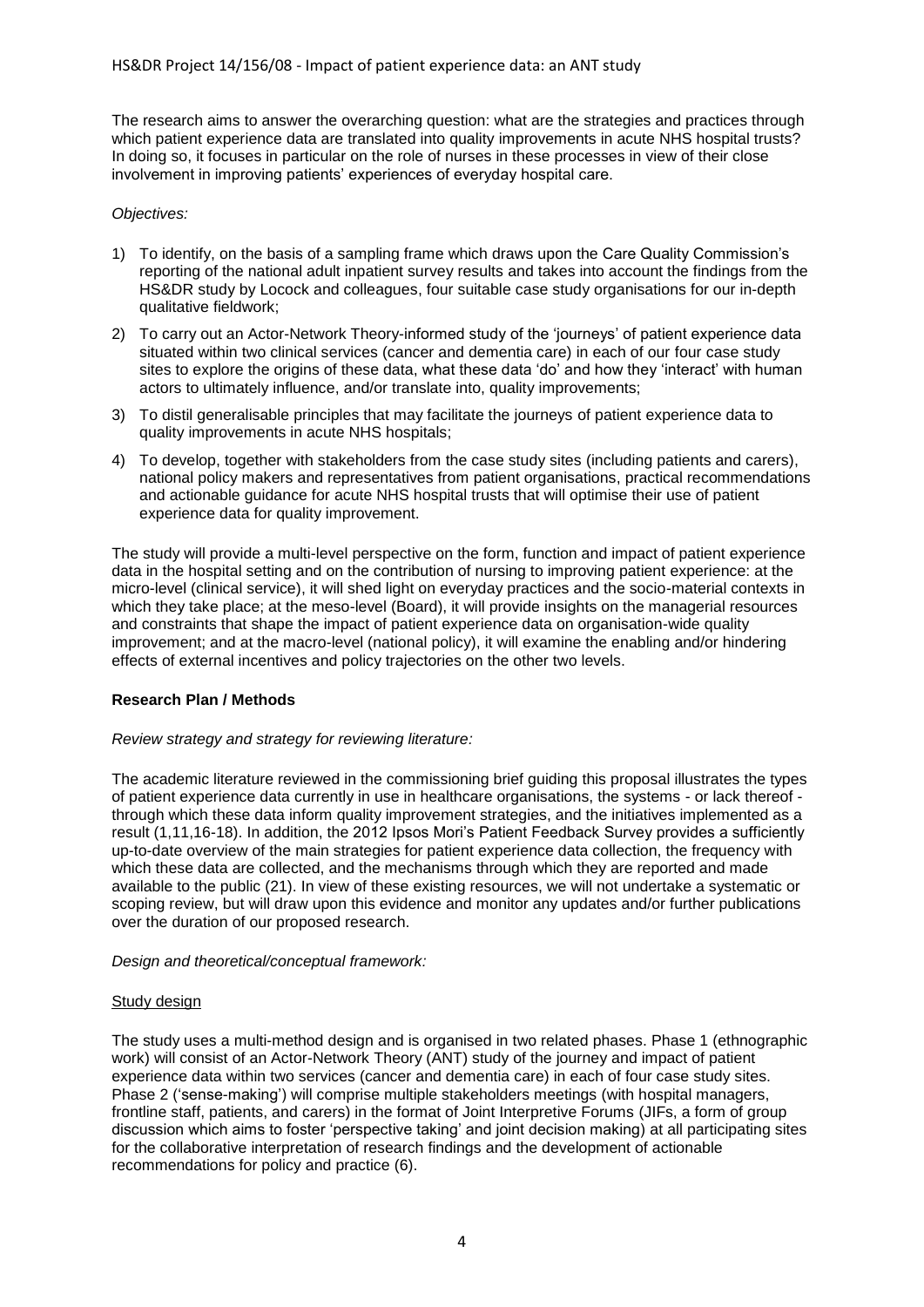## Theoretical/conceptual framework

In order to be able to illuminate the ultimate impact, in terms of quality improvements, of patient experience data within healthcare organisations, in this study we adopt a methodological approach grounded in Actor-Network Theory (ANT) (5,30,31). In doing so, we will draw upon the broader landscape of socio-material approaches to the study of organisational processes and healthcare practices (3,22-25,32-36). As a family of approaches rather than a unitary theory, ANT provides a framework and tools that allow us to pay attention to the 'materiality' of organisational activity and the inseparability of the technical and the social in organisational practices (37-39). Two key elements of ANT studies that will be central to our research are: (1) they examine human and non-human entities as having no inherent qualities but acquiring their form and characteristics through their relations within networks; and (2) they are concerned with illuminating the processes of 'translation' by which network elements are held together and (temporarily) stabilised, producing a variety of effects (e.g. knowledge, routines, policies, improvements, innovations). In Fenwick, Edwards and Sawchuk's words, ANT analyses share the aim of tracing "how all things […] become assembled and enacted in networked webs, how they associate and exercise force, and how they persist, decline and mutate;" and crucially for our purposes, they focus "not on what texts and other objects mean but on what they do" (40).

ANT is a useful toolbox for the study of non-linear change in organisations (38,41) and therefore provides an ideal lens for our research focus on the translation of patient experience data into quality improvements. ANT will enable us to look at patient experience as an 'actant' in the context of hospital care quality and to trace the journey and impact of the artefacts through which this is conveyed for quality improvement purposes. In our study, ANT will allow us to examine the actornetworks in which patient experience data are embedded and their characteristics (e.g. how do entities relate to each other, how do the networks hold together) and effects (e.g. knowledge, routines, policies, improvements, innovations). The theoretical/analytical foci and sensitivities afforded by ANT will be key to addressing two of our study's objectives: to distil generalisable principles that may facilitate the journeys of patient experience data to quality improvements in acute NHS hospital trusts (objective 4); and to develop practical recommendations and actionable guidance for acute NHS hospital trusts around enhancing their use of patient experience data for quality improvement (objective 5).

Figure 1, below, provides an illustrative example of a data 'journey' relating to survey data; in reality there will be multiple 'journeys' in any one trust as patient experience data are collected from various sources (e.g. complaints/compliments; patient stories; FFT) in addition to surveys.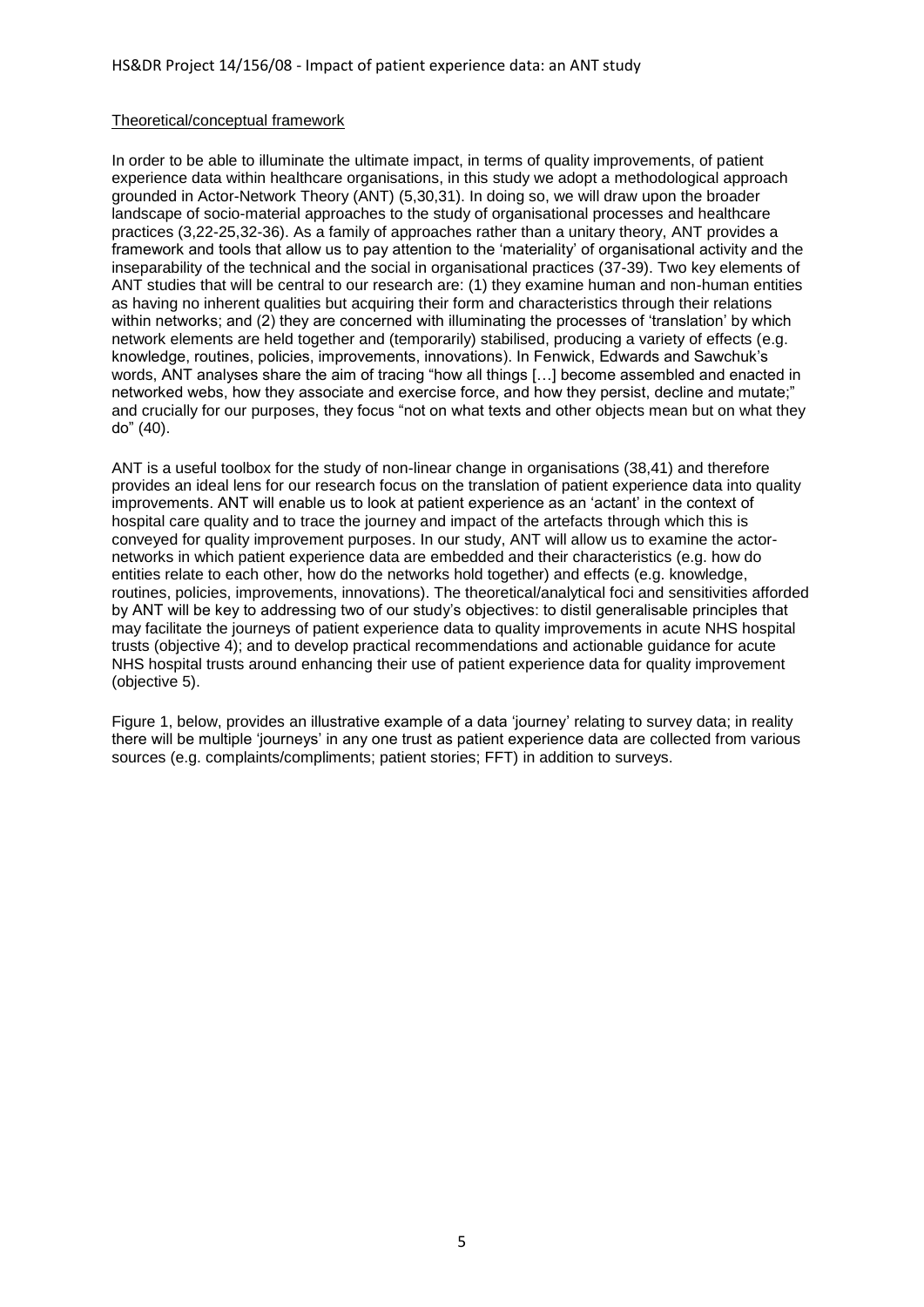

**Figure 1 Simplified illustration of patient experience data journey (patient survey as example)**

By allowing us to foreground the journeys and effects of patient experience data - whether they are electronic or hard data, qualitative or quantitative - in NHS organisations, an ANT approach will enable us to study what these data do within such organisations and the relational ties through which they are enabled to act, or not (see pp.10-11 for details of our approach to data collection). In following the journeys of patient experience data, we will also be exploring how, where and when different individuals and/or teams 'come into contact' with the artefacts at each stage of their journey.

We will use a Joint Interpretive Forum (JIF) format to bring together NHS managers, frontline staff, and patients/carers to discuss the findings from Phase 1 data analysis (6). Building on Argyris and Schon's emphasis on reflection as a fundamental dimension for learning (42,43), Joint Interpretive Forums 'bring together members of different communities to *jointly* reflect and interpret information,' and foster 'perspective taking' as the active engagement with different systems of meaning (6). These forums will aim to gather different stakeholders' views on the key findings from the research and to allow for their translation into actionable recommendations for policy and practice.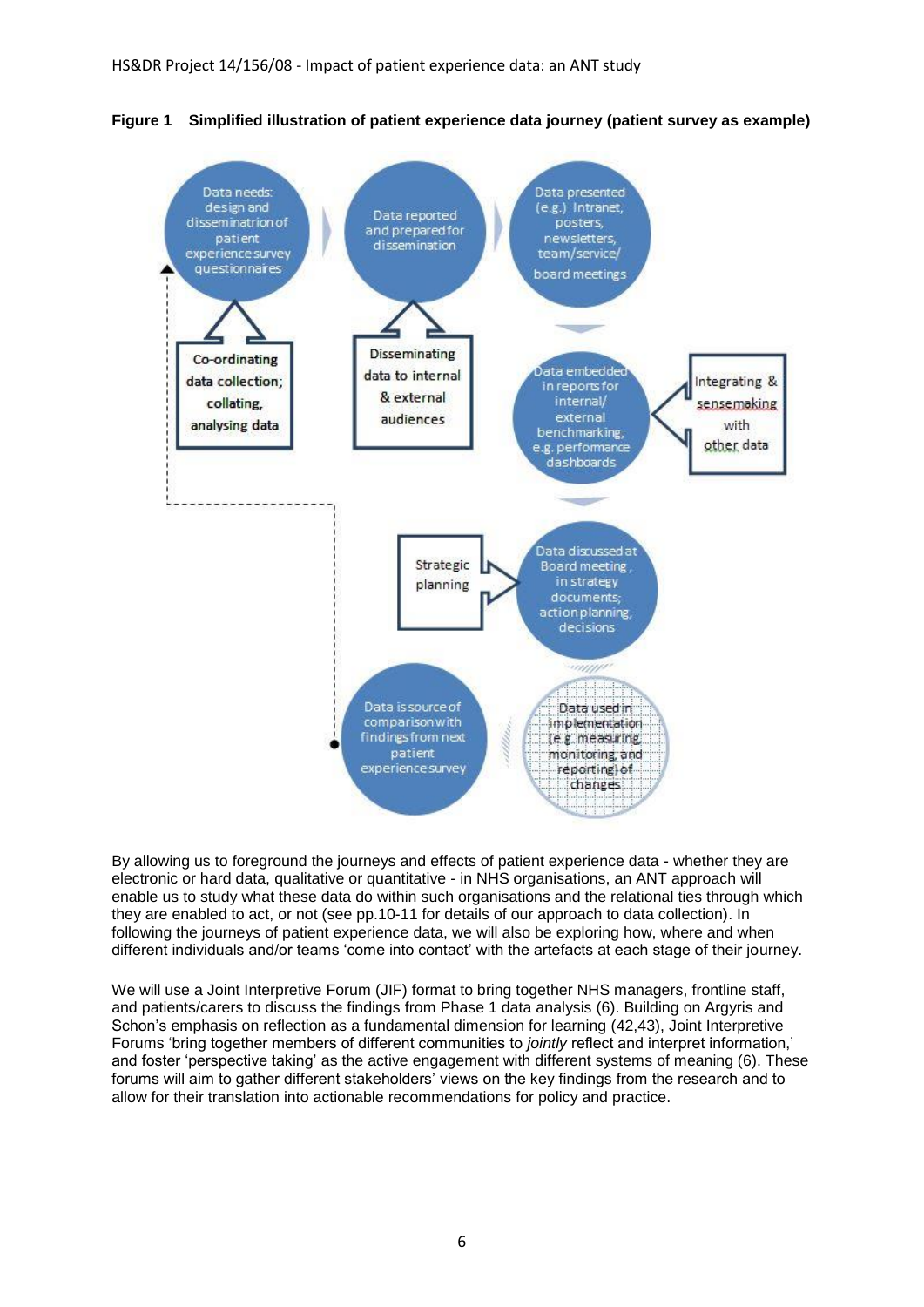*Sampling*

# Ethnographic work

In order to construct a sampling frame for the organisational case studies, for all 160 acute NHS hospital trusts in England we will review the report published by the Care Quality Commission (CQC) which shows how a trust scored for each section in the national adult inpatient survey compared with all other trusts that took part. We will review the four items of the 'overall views and experiences' section (Section 10, see Box 1) of the survey and group trusts according to whether they are performing 'better than others' on one or more dimensions of 'overall views and experiences'; 'about the same as others' on all four dimensions of 'overall views and experiences'; or 'worse than others' on one or more dimensions of 'overall views and experiences' (see Figure 2).

## **Box 1. 'Overall views and experiences': items from Section 10 of the national adult inpatient survey**

Q67. Overall, did you feel you were treated with respect and dignity while you were in the hospital?

Q68. Overall... 'I had a very poor experience' (0) to 'I had a very good experience' (10)

Q69. During your hospital stay, were you ever asked to give your views on the quality of your care?

Q70. Did you see, or were you given, any information explaining how to complain to the hospital about the care you received?

# **Figure 2. Classification of acute NHS hospital trusts for sampling purposes**

**Group 1** Trusts performing 'better than others' on one or more dimensions of 'overall views and experiences' section of the survey

**Group 2** Trusts performing 'about the same as others' on all four dimensions of 'overall views and experiences' section of the survey

**Group 3**

Trusts performing 'worse than others' on one or more dimensions of 'overall views and experiences' section of the survey

We will select 4 trusts to be our organisational case studies, two from group 1, one from group 2 and one from group 3. Other criteria informing the selection will be geographical location, trust size, willingness to participate. The exact nature of the (hard or electronic, qualitative or quantitative) artefacts we will 'follow' through the organisation will be established on the basis of our preliminary visits to the study sites. In identifying our four case study sites, we will also take into account the findings from Locock et al.'s survey of patient experience leads from all acute NHS hospital trusts in England. In particular, for our case study sites from Group 1, we will seek to select trusts with consolidated processes for translation of patient experience data into quality improvement projects; for case study sites from Groups 2 and 3, we will prioritise the study of organisations with limited experience of translating patient experience data into quality improvements. To avoid the potential for research burden, we will also exclude the trusts which will have already been recruited to the study by Locock and colleagues.

During Phase 1, we will invite hospital managers, nursing staff, patients and/or patient advocates to take part in individual semi-structured interviews (4-6 interviews in cancer care and dementia care services; total 8-12 interviews at each participating trust) which will explore in depth local patient experience data practices. Sampling will be guided by the ethnographic observations carried out in this Phase. We will aim to interview a sample of members of staff at ward, service, directorate and Board levels and patients (including Non-Executive Directors –NEDs- and Patient/Public Governors of Foundation Trusts) who are involved in 'interacting' with patient experience data (that is either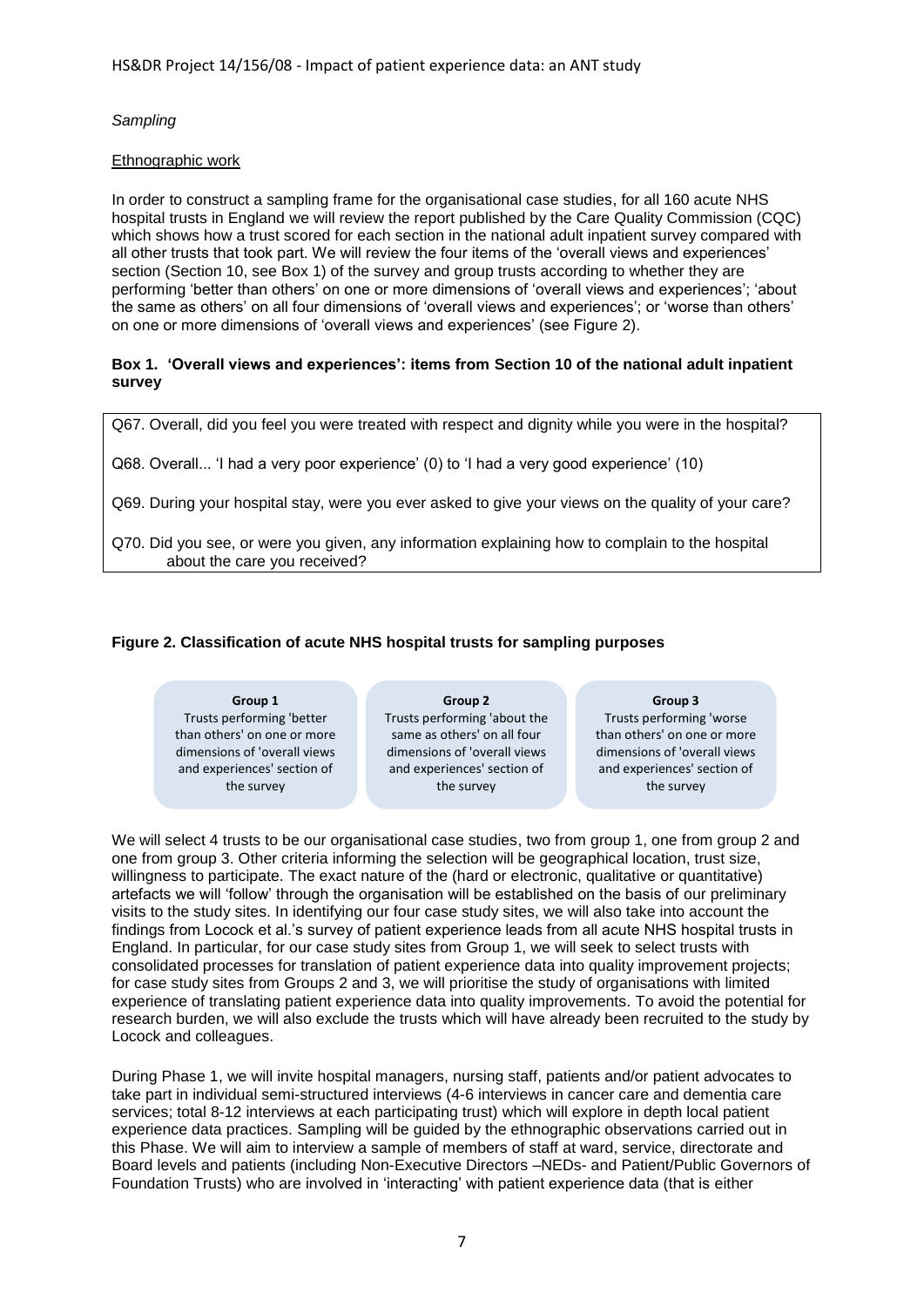involved in generating the data, reporting on it, interpreting it, or translating it into quality improvements).

## Joint Interpretive Forums (JIFs)

Participants (hospital managers, frontline staff, patients and/or carers) in JIFs at each participating trust and in the final cross-site JIF with policy makers will be purposively identified on the basis of their role in the organisation, participation in earlier phases of the study, willingness and availability to participate.

## *Setting/context*

## Ethnographic work

We will carry out our ethnographic work in cancer care and dementia care services at each of four selected case study sites. We are focusing our study on acute NHS hospital trusts in view of the fact that these organisations have more established mechanisms for the measurement and interpretation of patient experience data compared to community trusts and primary care providers. We selected dementia care and cancer care services for our ethnographic work in view of the existence of wellestablished formats for patient experience data in the area of cancer care, which contrasts with the challenges that documenting patient experience presents in a clinical field of great policy relevance such as dementia care. Since often dementia services do not constitute a discrete environment but a set of care practices distributed across wards and clinics, we will apply for permission to carry out observations in the hospital wards where these practices are most likely to take place more frequently - for example, care of the elderly and respiratory medicine wards (44). For both dementia and cancer services, the main criteria guiding our choice of services at each participating site will be linked to the possibility of observing how patient experience data (for example, the national cancer patient experience survey data) are collected, collated and responded to. Further context to our ethnographic fieldwork with regard to the collection, use, and impact of patient experience data on service provision will be provided by the findings from the HS&DR study by Locock and colleagues.

We will interview members of staff at ward, service, directorate and Board levels and patients (including Non-Executive Directors –NEDs- and Patient/Public Governors of Foundation Trusts) who are involved in 'interacting' with patient experience data collected in the same services taking part in the ethnographic work (see above).

## Joint Interpretive Forums (JIFs)

One JIF will be held at each of the four case study sites selected for the ethnographic work. One final cross-site JIF will be held in London and involve representatives from all case study sites as well as policy makers and representatives from patient organisations.

## *Data collection*

## Ethnographic work

At each of the four case study sites we will collect: (a) documentary evidence: current and historical policy documents, Board meetings minutes, strategy documents relating to quality and patient experience specifically, artefacts used for generating, communicating and reporting patient experience data; and (b) ethnographic fieldnotes (eight 4-day visits -total 32 days- at each site during one year) focusing on tracing the journey(s) of the artefacts used locally to record, report, interpret and act upon patient experiences of care and their interactions with social actors (nurses in particular) throughout the organisation. Observations will focus on tracing the journeys of the artefacts under study (see Figure 1 above for a simplified illustration of the journey of patient experience survey data). This means that in each service, we will identify key interactions between human and non-human actors (for example, the procedures for collating patient experience data, or the meetings at which these data are discussed) and observe the practices in which these interactions are embedded. In the case of Foundation Trusts, we will look at how data are shared and discussed with the Council of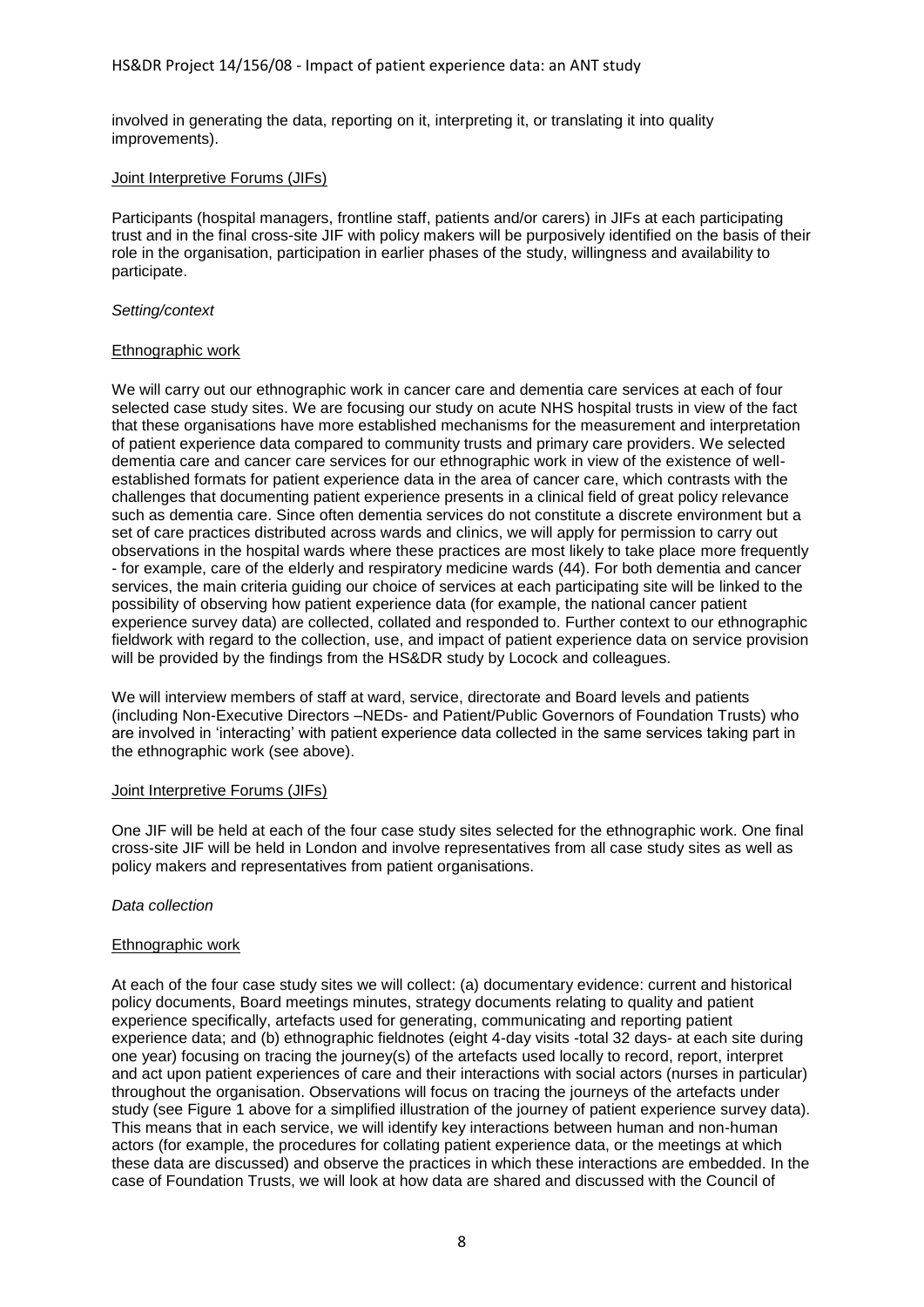## HS&DR Project 14/156/08 - Impact of patient experience data: an ANT study

Governors and examples of how the Council of Governors uses such data in the fulfilment of its statutory duties. We will also document any evidence of Board actions/recommendations/requests as a result of discussions around the data in question. As part of our ethnographic work, we will record nurse staffing and skillmix details in all the services examined; our observations will pay particular attention to the role different nurse grades play in shaping the journeys of data through the organisation. Observational data will be recorded as low inference fieldnotes in a spiral bound notebook and later word processed. In the highly unlikely event that no suitable artefacts can be followed in real time during the course of our 12 months of fieldwork, we will examine data journeys retrospectively, tracing the pathways and interactions through the accounts of field informants and documentary evidence (e.g. meeting minutes, action plans, organisation bulletins and news archives). At each of the four case study sites we will also carry out individual semi-structured interviews with hospital managers, board members, nursing staff, patients and/or patient advocates (where possible, we will include patients Non-Executive Directors –NEDs- and Patient/Public Governors of Foundation Trusts) to explore in depth local patient experience data practices. We aim to carry 4-6 interviews in each of the participating services (8-12 interviews per trust), for a total of 32-48 interviews. The interviews will be digitally audio-recorded on encrypted devices with participants' permission. Encrypted audio files will be stored on university computers or encrypted portable devices. Transcripts will be anonymised at the point of transcription. Any printed material containing personal information will be stored in a locked cabinet on King's College premises (Dr Donetto's office).

## JIFs

In Phase 2 of the project, the group discussions in JIFs will be audio-recorded and transcribed verbatim.

## *Data analysis*

## Ethnographic work

Data from documents, interviews and observations will be analysed in a triangulating fashion to develop concrete descriptions of patient experience data through the organisation and its effects on quality improvement. These data sources will provide both contextual information and specific insights into the patient experience data journeys we will be studying. ANT's approach to analysis can be described as a 'material-semiotic' method. Material semiotics (and actor-network theory) is primarily concerned with understanding the relations between people and objects, that is, the ways in which people and objects shape each other in mutual relations. The methodological commitment of ANT is to describe in detail how these elements may be related and how their associations are enacted in practice. Analysis informed by ANT proceeds through careful reading and re-reading of all data, identification and detailed description of patterns and relations, and examination of the links between data and theoretical framing. In interrogating our ethnographic data we will foreground and prioritise the detailed description of interactions and relations between patient experience data artefacts, human actors, and organisational policies in each service examined.

Within-case and across-case comparisons will seek to draw out any relevant and generalisable facilitating factors in the effective use of patient experience data for quality improvement. Within-case comparisons, in particular, will shed light on the mechanisms through which organisation-wide strategies operate at the level of individual services. Across-case comparisons will enable us to highlight the key dimensions of effective organisational strategies leading to better patient experiences. Coding and data management will be aided by the use of qualitative data analysis software such as Atlas.ti (version 7) and/or Nvivo (version 10).

## Joint Interpretive Forums (JIFs)

JIF transcripts will be analysed thematically with the specific purpose of developing practical and generalisable recommendations for policy and practice as to useful strategies to enhance the use of patient experience data for quality improvement.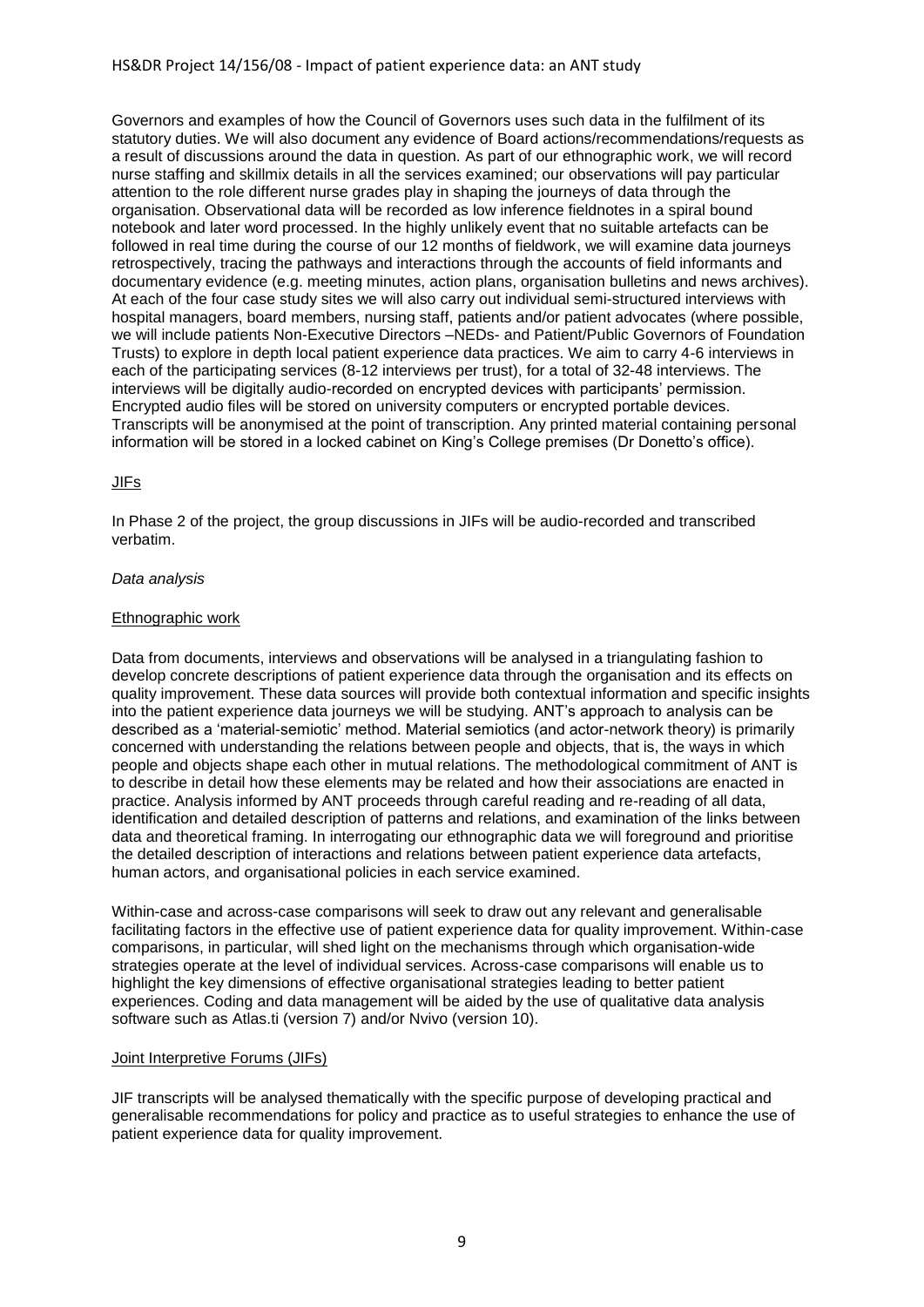## **Dissemination and projected outputs**

## *Dissemination*

A range of dissemination approaches will be used to target different research audiences. We will produce a final research report for the NIHR journals library detailing all the work undertaken and including an abstract and executive summary focused on results/findings and suitable for use separately from the report as a briefing for NHS managers. We will also prepare a set of 10 PowerPoint slides presenting the main research findings and designed for use by the research team or others in disseminating the findings to the NHS. The slides and the report will be made available on the HS&DR programme website.

We will prepare at least two high impact academic papers (one focusing on implications for quality improvement practitioners and one aimed at academics interested in healthcare quality improvement) and submit abstracts for presentation at national and international conferences related to quality improvement in healthcare (Health Services Research Network – HSRN; Royal College of Nursing – RCN; International Society for Quality in Healthcare – ISQua – conference), as well as prepare short articles for the healthcare professional and NHS management press.

The final JIF meeting with key stakeholders from the four study sites and policy makers will represent an opportunity for cross-site exchanges and dissemination; we will also hold a dissemination event at each of the four sites (these will be open to NHS staff and managers, patients and patient representatives).

We will commission the production of a video animation (4-5 minutes) to convey the main messages from the research to NHS staff and the general public. This will be uploaded onto King's College London website and shown at dissemination events. Links to the study report and the video animation will be circulated to all survey participants and through social media such as LinkedIn, Twitter, and Facebook. We will also give consideration to representing our findings through graphical representations of journeys.

Findings will be shared through NHS Improving Quality, NHS Contact, Help, Advice and Information Networks (CHAINs), NHS networks, and patient organisations (such as Healthwatch, Patients Association, Carers UK, National Voices), and with organisations with a strong interest in this area of research (such as the King's Fund and The Health Foundation). We will engage with Dementia-UK and Cancer Resesarch-UK early in the course of the study and aim to work collaboratively with these organisations to ensure our findings are disseminated to their audiences in the most effective and appropriate way. Press releases will be sent to the Editor of the Health Service Journal and to the health correspondents of the national media.

## *Outputs*

A key output of this research will be robust evidence about the organisational strategies and practices that can support and enhance good practice in the collation and effective use of patient experience data for the implementation of quality improvements. The study will therefore generate outputs of practical and immediate relevance to all acute NHS hospitals in England. In particular, a set of practical recommendations and actionable guidance will help NHS managers to identify the factors and processes that may be facilitating and/or hampering the journeys of patient experience data in their organisations and enable them to re-examine their quality improvement strategies in the light of these. In line with the current policy emphasis on participatory approaches to healthcare service design and delivery, a tailored strategy for the dissemination of research findings will ensure that the study also contributes to empowering patients (and also patients' carers and advocates) by providing accessible information on the ways in which organisations, patients and carers could and should make use of patient experience data to improve quality of care.

Overall, the study will contribute to the NHS care quality agenda at three different levels: 1) microlevel of everyday practices and interactions (production of accessible guidance in text and video format for optimising staff's and patients' involvement in monitoring and improving experiences of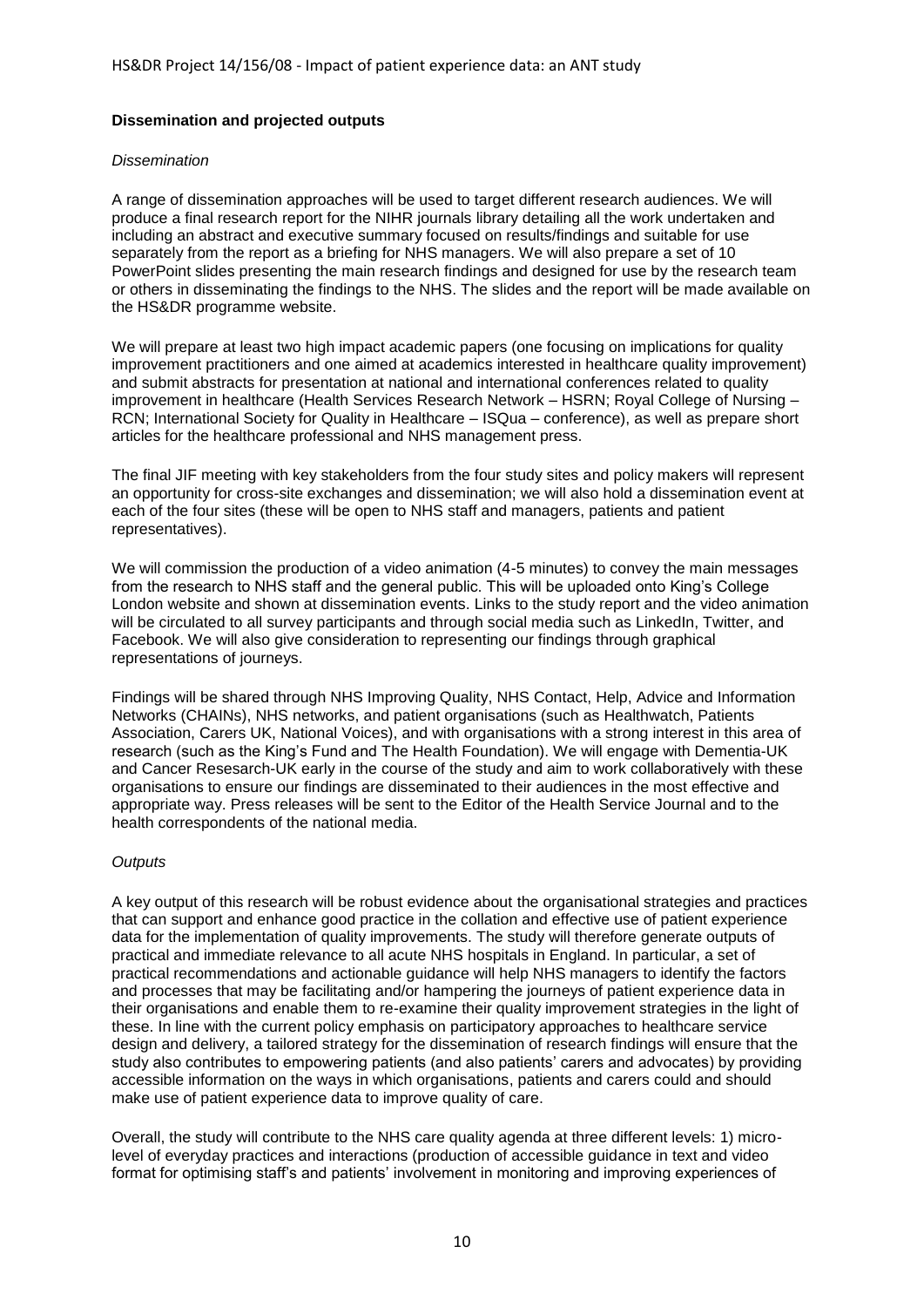care); 2) meso-level of service management and organisation (documenting senior management responsibilities as well as the facilitating factors for impact of patient experience data on organisational change); and 3) macro-level of policy and socio-economic drivers (highlighting the ways in which contextual aspects shape and are shaped by the former two levels). A recent review of the existing evidence on the use of patient experience data for guiding quality improvement has called for a 'more coordinated approach' to these data that would help with 'developing and testing more efficient ways to gather the data, and working out how to ensure that the results are used for quality improvement(1).' By generating actionable recommendations for policy and practice, this study will contribute to the development of such an approach, ultimately aiming to improve the healthcare experiences of NHS staff and patients alike.

The study will be overseen and steered by an advisory group which will meet every five months approximately (first and last meeting face-to- face, the others via teleconference). Advisory group members will help to ensure that the study outputs are tailored to and reach the audiences for which they are intended. The main theoretical and methodological contribution of the proposed study will be the exploration of the strengths and challenges of applying an Actor-Network Theory (ANT) approach to the study of organisational practices with a specific focus on nursing and nurses (24-26). Although socio-material approaches such as ANT have a long history in social science and computersupported cooperative work (CSCW), they have not been used explicitly for quality improvement purposes; this study will therefore be of reference for future research in this field.

## **Plan of investigation and timetable**

Prior to commencement of study: recruit two researchers (one 100%FTE and one 50%FTE).

Months 1-3: classify acute NHS hospital trusts according to sampling strategy; identify and approach suitable case study sites; prepare and submit NRES ethics application through IRAS system; [Milestone 1 (month 3) – application for ethical approval submitted via IRAS system]

Months 4-6: secure access and formal R&D approval from case study sites; carry out preliminary meetings at case study sites; carry out familiarisation visits at case study sites (one 4-day visit at each site); [Milestones 2 and 3 (month 6): NRES ethical approval obtained and successful recruitment of four case study sites]

Months 7-18: data collection visits (eight 4-day visits – total 32 days - at each site during one year) at case study sites to gather documentary evidence, and carry out observations and interviews with hospital managers, nursing staff, patients and/or patient advocates (4-6 per service, 8-12 per site, total 32-48 interviews). Begin data analysis. [Milestone 4 (month 18): fieldwork at four case study sites successfully completed]

Months 19-22: complete analysis of data from the ethnographic work; carry out JIFs; begin analysis of data from JIFs ('sense-making' phase); begin report drafting. [Milestone 5 (month 22): analysis and synthesis of Phase 1 (ethnographic work) findings completed]

Months 23-27: complete analysis of data from JIFs ('sense-making' phase) and integrate with findings; complete report writing; commission video animation; prepare and carry out dissemination events at study sites; prepare further outputs; wider dissemination.[Milestone 6 (month 27): dissemination events completed and submission of final report to NIHR].

## **Project management**

The study will be led by Dr Sara Donetto (SD), who will coordinate the research team, oversee study progress, carry out fieldwork at one of the sites, and ensure that deadlines for the study outputs are met and project budget is managed effectively. This will be SD's first commitment as PI on a largescale project; however, she will benefit from support and advice from all three senior academics on the research team: co-applicants Professor Davina Allen (DA), Professor Anne Marie Rafferty (AMR) and Professor Glenn Robert (GR). In addition, to address the reviewing Panel's comment regarding the team's plan for effective mentoring support for the PI, additional arrangements have been made in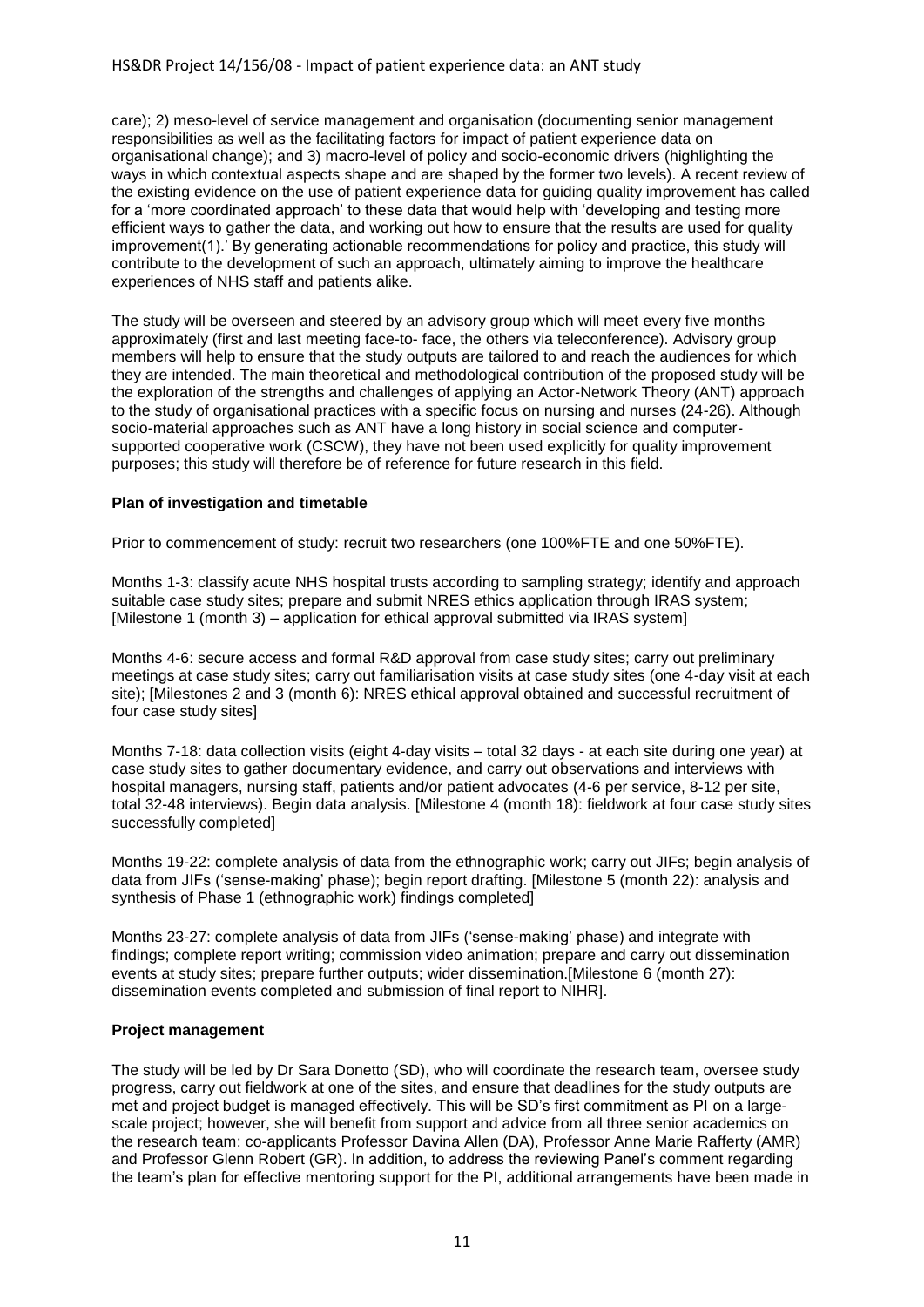developing the full study proposal. GR's time on the project has been increased to 12.5%WTE, where 2.5%WTE will be dedicated to regular one-to-one fortnightly mentoring meetings – providing practical advice as well as leadership support - with SD over the course of the study. Since January 2013, GR and SD have successfully collaborated on a number of research projects carried out at the National Nursing Research Unit, King's College London. Professor Alan Cribb, at the Department of Education and Professional Studies, King's College London, who has worked with SD extensively in the past during her doctoral and early post-doctoral research, has also agreed to support SD in a mentor's capacity on an *ad hoc* basis throughout the project. Between 2012 and 2014 SD has undertaken training in "How to become a Principal Investigator" (2012, KCL), "How to manage a research project" (2013, KCL) and "Leadership in action" (2014, inter-university collaboration). In the course of the project, she will attend further relevant professional development training available at King's College London (for example, "Creativity and problem-solving", "Developing your online presence", "The engaging researcher", and "Leadership skills for researchers"). We are confident that these mentoring and professional development arrangements will enable SD to successfully manage the project through to completion within the set time frame.

Three of the co-applicants in the team (SD, GR, and AMR) are based at King's College London, one (DA) at Cardiff University, and one (CC) is based in West Devon and will provide input as an independent consultant. To ensure effective communication within the team, regular conference calls and/or video-conferences (via Skype) will be planned and arranged (by booking equipment and conference call facilities) at the beginning of each year of the study. The team will schedule monthly calls/videoconferences and revise the schedule as and when necessary. In order to enable effective team dynamics, we also planned three face-to-face team meetings in the first and second year of the project and an additional one towards the end of the study.

An advisory group will provide input throughout the duration of the study and help to ensure that the study outputs are tailored to and reach the audiences for which they are intended.

# **Approval by ethics committees:**

The study involves access to NHS premises, observation of working practices in hospital, interviews with members of staff and patients/carers, and group discussion with members of staff as well as patients/carers, and will therefore require full NRES review through the Integrated Research Application System (IRAS). The application process will begin as soon as the project commences. We aim to obtain full NRES ethical approval by the end of month 6. We will also submit applications for R&D approval through the IRAS system in months 4-6 of the study, once we have identified and approach suitable case study sites. Issues of confidentiality and informed consent will be addressed for all participants in the study. Information material including participant information sheet and consent forms will be reviewed by our advisory group. All participants will be required to provide their informed consent to taking part in the study and to the treatment of data. The researcher will obtain written consent for all individual interviews and where possible for group discussions. Verbal consent will be obtained for informal conversations and, when written consent is not possible, for group discussions. Signed consent forms will be treated as confidential. We anticipate the following potential ethical issues: (1) Non-participant observation can be perceived as intrusive by staff and patients/carers. We will make sure that staff and patients/carers on the wards are informed about the ways in which observations will be carried out before giving consent and that they have the option to ask questions and have them addressed. (2) Participating patients who suffer from dementia may lose capacity to consent in the course of the study. We expect to have only one contact with most participating patients and to obtain consent at the time of the observation, interview or group discussion. However, should a participating patient be involved on more than one occasion (for example, for interview and participation in a Joint Interpretive Forum), we will aim to ensure that capacity to consent is ascertained at each encounter (by assessment or communication with carers). Where participants have lost capacity to consent, we will withdraw them from the study and not collect any further data. Existing interview data will be retained and used in its anonymised form. We will include this information in our consent form. (3) Reflecting on issues relating to patients' experiences of care can sometimes prove upsetting for patients, carers and members of staff alike. We will ensure systems are in place to allow participants to receive confidential support (e.g. from local Patient Advice and Liaison Service – PALS), should they find participation in the study challenging in any way. (4) Group discussions in the format of Joint Interpretive Forums (JIFs) are intended to encourage sharing of experiences and 'perspective taking'; nevertheless, these discussions can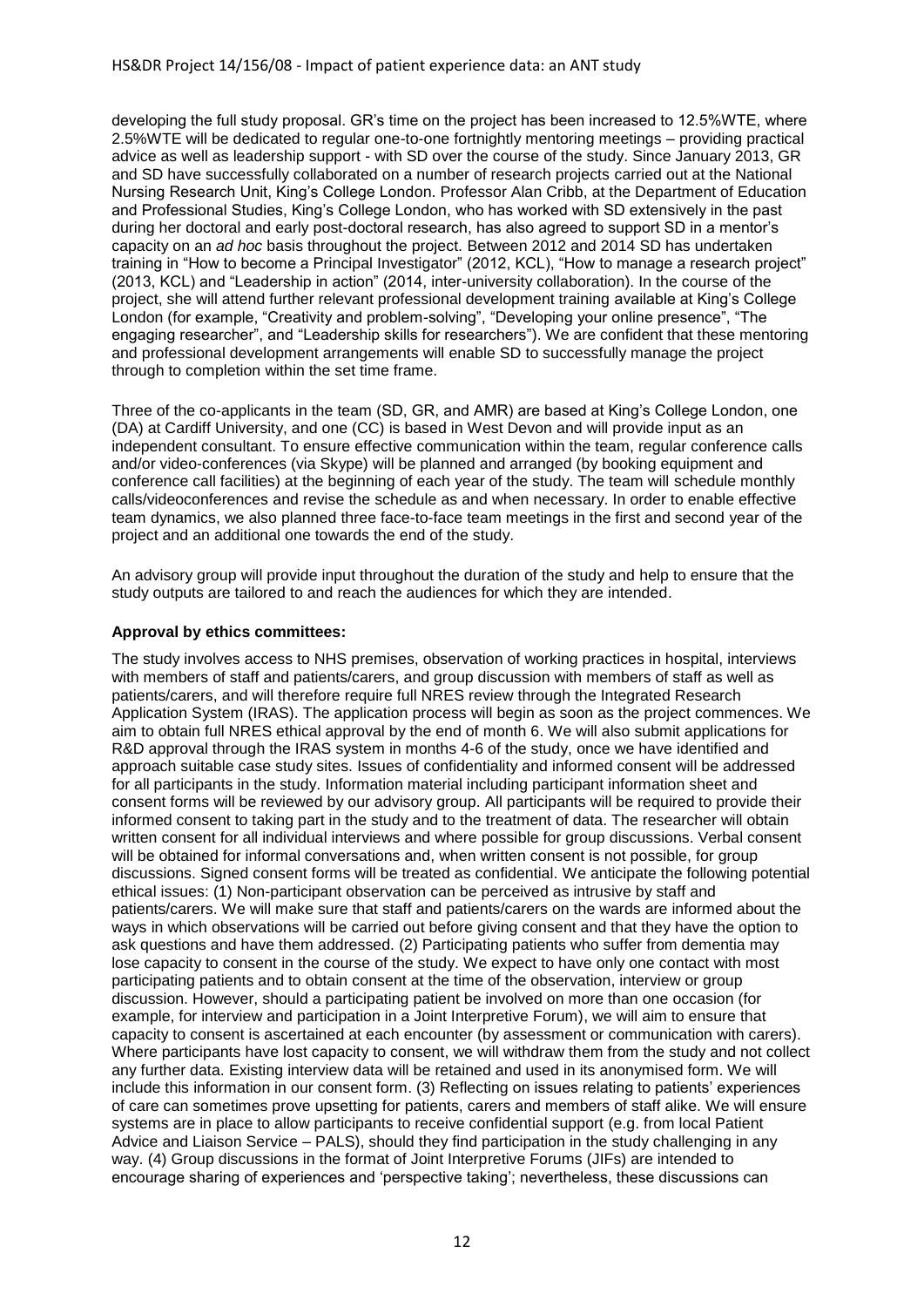trigger group dynamics which have the potential to make some participants feel uncomfortable. Although in view of the topics to be discussed at the JIFs in our study, this is unlikely to happen, advice will be sought from the advisory group and its patient/carer members in particular, on how to best prevent and/or handle potential tensions in the groups. All data will be stored securely on university premises or encrypted portable devices.

## **Patient and Public Involvement**

## *Aims of active involvement in this project*

The main purpose of involving patients and/or carers in designing and carrying out this research study is to ensure that their views are duly taken into account throughout the research process and that their perspectives contribute to the generation and dissemination of research findings and recommendations. Ultimately, this involvement aims to ensure that patients and carers have a say in the ways in which attempts are made to optimise and enhance the strategies and systems through which their feedback on their care experiences is elicited and used.

## *Patients, carers or members of the public to be involved*

Co-applicant Christine Chapman is a non-practising Healthcare Scientist and a former healthcare manager, an experienced patient and public representative and advisor, a patient/public reviewer for several NIHR programmes, a former Foundation Trust patient governor, and a member of a number of professional networks and organisations. We have also invited the patients/carers who kindly contributed as PPI advisors to the preparation of this application for our January 2015 submission, to become members of our advisory group in view of their experience of using cancer services and of caring for a person with dementia, respectively. They both agreed. At each of our case study sites, two patients and/or carers with experience of using dementia and cancer services will be asked to take part in the JIF we will carry out as part of Phase 2 of the study. Finally, we will engage with Dementia-UK and Cancer Resesarch-UK early in the course of the study and aim to work collaboratively with these organisations to ensure our findings are disseminated to their audiences in the most effective and appropriate way.

## *Methods of involvement*

Christine Chapman will spend 16 days per year as a member of the research team. She will coordinate PPI activities and ensure that they are useful and appropriate at all times. She will be the first point of contact for the two patient/carer advisors on the study advisory group; she will inform them about advisory group meetings, provide details about any further input required outside of these meetings, and offer support and assistance where required. CC will also liaise with patients and/or carers participating in the JIFs in Phase 2 of the study as well as with Dementia-UK, Cancer Research-UK, and patient organisations such as Healthwatch, Patients Association, Carers UK, National Voices to secure their support for the dissemination of the study findings. Patients and carers involved in the advisory group will participate in a total of five 2-hour advisory group meetings (two to be held in London, the others as teleconferences) and will be asked to review patient information or dissemination material for a total of 4-6 hours each over a 12-month period. At each participating trust 1-2 patients/carers will take part in a JIF. We will invite one or two volunteers from this group to take part in the final JIF to be held in London. PPI advisors will be reimbursed for their participation in meetings and for the time they dedicate to revising material and providing input for the study in line with INVOLVE guidelines.

# **Expertise**

The study team has relevant expertise in various areas of quality improvement and healthcare research and practice. SD is a social scientist and non-practising physician with expertise in personcentred care, service user involvement, health professional education, and qualitative research methods. She will be PI, coordinating the research team, overseeing study progress, carrying out fieldwork at one of the sites, and ensuring deadlines for study outputs are met and project budget is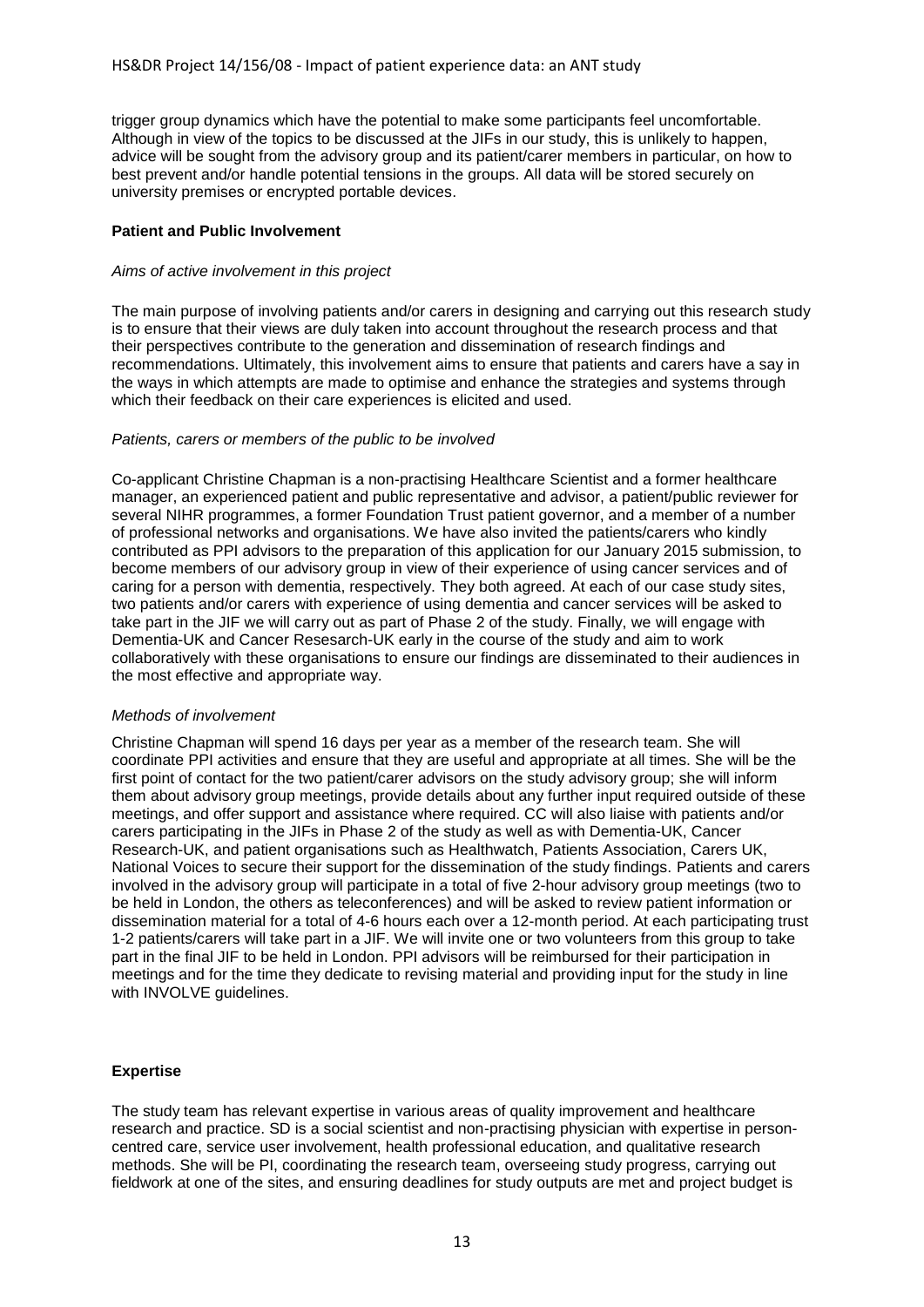managed effectively. Senior academics GR, AMR, and DA have vast experience of successfully managing large research projects and grants.

GR has a background in organisational sociology and expertise in the development, study, and evaluation of innovative approaches to healthcare quality improvement. He will help ensure that study outputs are relevant to NHS organisations. AMR's extensive knowledge of nursing policy and practice will help with examining the role of nurses in improving patient experience within the broader policy context. Her access to NHS England and policy networks will help with access to sites, framing actionable recommendations, and supporting dissemination. DA brings expertise in ANT, the 'organising work' of hospital nurses, healthcare organisation and delivery and in particular the role of artefacts; she will contribute to the theoretical framing of the study and data generation strategy. As mentioned earlier, CC is a non-practising Healthcare Scientist and a former healthcare manager, an experienced patient and public representative and advisor, a patient/public reviewer for several NIHR programmes, a former Foundation Trust patient governor, and a member of a number of professional networks and organisations. She will coordinate the PPI strategy throughout the study and support patient/carers who are members of the study advisory group where necessary. All team members will contribute to study design, data analysis and study outputs.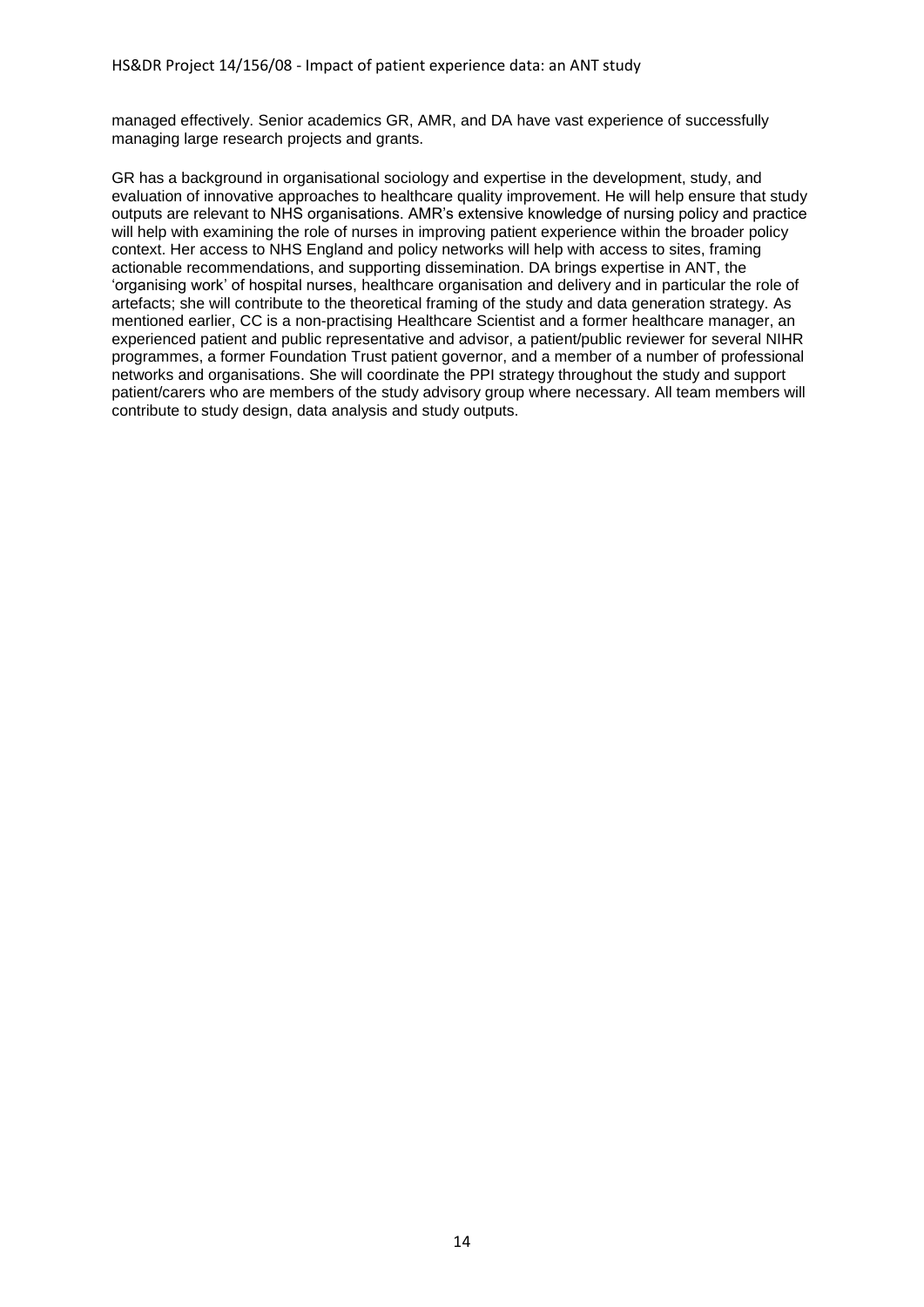# **References**

- 1. Coulter A, Locock L, Ziebland S, Calabrese J. Collecting data on patient experience is not enough: they must be used to improve care. BMJ: British Medical Journal. 2014;348: doi: 10.1136/bmj.g2225.
- 2. Ahmed F, Burt J, Roland M. Measuring Patient Experience: Concepts and Methods. The Patient. 2014;7:235-41.
- 3. Allen D. Understanding context for quality improvement: Artefacts, affordances and socio-material infrastructure. Health. 2013;17(5):460-77.
- 4. Berg M. Of forms, containers, and the electronic medical record: Some tools for a sociology of the formal. Science Technology and Human Values. 1997;22(4):403-33.
- 5. Law J, Hassard J, editors. Actor network theory and after. Oxford: Blackwell Publishers/The Sociological Review; 1999.
- 6. Mohrman S, Gibson C, Mohrman A. Doing research that is useful to practice a model and empirical exploration. Academy of Management Journal. 2001;44(2):257-375.
- 7. Department of Health. Compassion in Practice: Nursing, Midwifery and Care Staff Our Vision and Strategy. London: Department of Health, 2012.
- 8. The Mid Staffordshire NHS Foundation Trust Public Inquiry chaired by Robert Francis QC. Report of the Mid Staffordshire NHS Foundation Trust Public Inquiry. London: The Stationery Office, 2013.
- 9. National Advisory Group on the Safety of Patients in England. A promise to learn a commitment to act: Improving the safety of patients in England. London: Crown Copyright, 2013.
- 10.Keogh B. Review into the quality of care and treatment provided by 14 hospital trusts in England: overview report. London: Crown Copyright, 2013.
- 11.Dr Foster Intelligence. The intelligent Board 2010: Patient experience. London: Dr Foster Ltd, 2010.
- 12.Fremont AM, Cleary PD, Lee Hargraves J, Rowe RM, Jacobson NB, Ayanian JZ. Patient-centered processes of care and long-term outcomes of myocardial infarction. Journal of General Internal Medicine. 2001;16(12):800-8.
- 13.Kaplan SH, Greenfield S, Ware Jr JE. Assessing the effects of physician-patient interactions on the outcomes of chronic disease. Medical care. 1989;27(3):S110-S27.
- 14.Stevenson FA, Cox K, Britten N, Dundar Y. A systematic review of the research on communication between patients and health care professionals about medicines: the consequences for concordance. Health expectations. 2004;7(3):235-45.
- 15.Øvretveit J. Does improving quality save money? A review of evidence of which improvements to quality reduce costs to health service providers. London: The Health Foundation, 2009.
- 16.Robert G, Cornwell J. What matters to patients? Policy recommendations. A report for the Department of Health and NHS Institute for Innovation and Improvement. Warwick: NHS Institute for Innovation & Improvement. 2012.
- 17.Rozenblum R, Lisby M, Hockey PM, Levtzion-Korach O, Salzberg CA, Efrati N, et al. The patient satisfaction chasm: the gap between hospital management and frontline clinicians. BMJ Quality & Safety. 2012;22(3):242-50.
- 18.Ziebland S, Coulter A, Calabrese JD, Locock L. Understanding and Using Health Experiences: Improving Patient Care: Oxford University Press; 2013.
- 19.de Silva D. Evidence scan No.18: Measuring patient experience. London: The Health Foundation, 2013.
- 20.NICE National Institute for Health and Care Excellence. Patient experience in adult NHS services: improving the experience of care for people using adult NHS services. Clinical guideline 138. London: NICE, 2012.
- 21.Ipsos MORI Social Research Institute. Patient feedback survey 2012: National and Strategic Health Authority Summary Report. London: Ipsos MORI, 2012.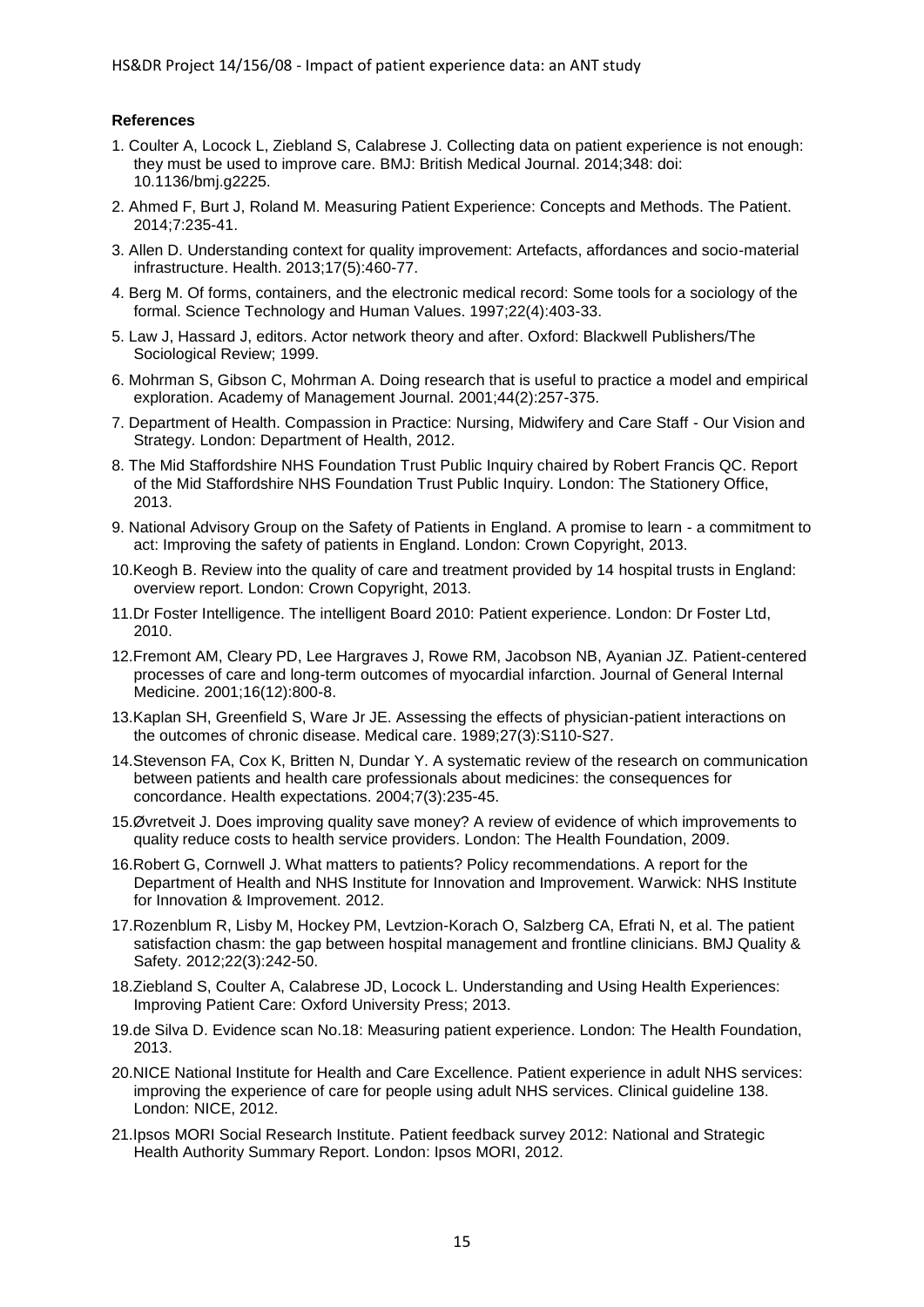- 22.Berg M. Rationalizing medical work: decision-support techniques and medical practices. Massachusetts Institute of Technology Press; 1997.
- 23.Mol A. The body multiple: Ontology in medical practice, Durham: Duke University Press. 2002.
- 24.Sandelowski M. Taking things seriously: studying the material culture of nursing. In: Latimer J, editor. Advanced qualitative research for nursing. Oxford: Blackwell; 2003, pp.185-210.
- 25. Allen, D. Reconceptualising holism within the contemporary nursing mandate: from individual to organisational relationships, Social Science and medicine 2014;119:131-138.
- 26. Allen D. The Invisible Work of Hospital Nurses, Routledge Research Monograph, 2014.
- 27.NHS England. Everyone counts: Planning for patients 2014/15 2018/19 London: NHS England, 2013.
- 28. Allen, D. Lost In Translation? Articulating Institutional Logics in Integrated Care Pathways: From Positive to Negative Boundary Object, Sociology of Health and Illness, 2014:36(6): 807-22
- 29. Allen, D. From boundary concept to boundary object: the politics and practices of care pathway development Social Science and Medicine, 2009;69: 354-361
- 30. Callon, M. The Sociology of an Actor-Network: the Case of the Electric Vehicle. In M. Callon, J. Law and A. Rip (Eds.) Mapping the Dynamics of Science and Technology: Sociology of Science in the Real World. London, Macmillan; 1986, pp.19-34.
- 31. Latour, B. Science in Action: How to Follow Scientists and Engineers Through Society. Milton Keynes, Open University Press, 1987.
- 32. Timmermans S, Berg M. The gold standard: The challenge of evidence-based medicine and standardization in health care: Temple University Press; 2010.
- 33. Broer T, Nieboer AP, Bal RA. Opening the black box of quality improvement collaboratives: an actor-network theory approach. BMC health services research. 2010;10(1):265, doi:10.1186/1472- 6963-10-265
- 34. Fenwick T. Knowledge circulations in inter-para/professional practice: a sociomaterial enquiry. Journal of Vocational Education & Training. 2014;66(3):264-280.
- 35. Fenwick T. Sociomateriality in medical practice and learning: attuning to what matters. Medical education. 2014;48(1):44-52.
- 36. Oborn E, Barrett M, Dawson S. Distributed leadership in policy formulation: a sociomaterial perspective. Organization studies. 2013;34(2):253-76.
- 37. Orlikowski WJ. Sociomaterial practices: Exploring technology at work. Organization studies, 2007;28(9):1435-1448.
- 38. Orlikowski WJ. The sociomateriality of organisational life: considering technology in management research. Cambridge Journal of Economics, 2009; doi:10.1093/cje/bep058.
- 39, Orlikowski WJ, Scott SV. 10 Sociomateriality: Challenging the Separation of Technology, Work and Organization. The academy of management annals, 2008;2(1):433-474.
- 40. Fenwick T, Edwards R, Sawchuk P. Emerging approaches to educational research: Tracing the socio-material. Oxford: Routledge; 2011.
- 41. Greenhalgh T, Stones R. Theorising big IT programmes in healthcare: Strong structuration theory meets actor-network theory. Social Science & Medicine. Article; 2009;70:1285-1294.
- 42. Argyris C, Schön, DA. Organizational Learning: A Theory of Action Perspective, Reading, MA: Addison-Wesley, 1978.
- 43. Schön D. The Reflective Practitioner: How professionals think in action. London: Temple Smith, 1983.
- 44. Natalwala A, Potluri R, Uppal H, Heun R. Reasons for hospital admissions in dementia patients in Birmingham, UK, during 2002–2007. Dementia and geriatric cognitive disorders, 2008;26(6):499- 505.